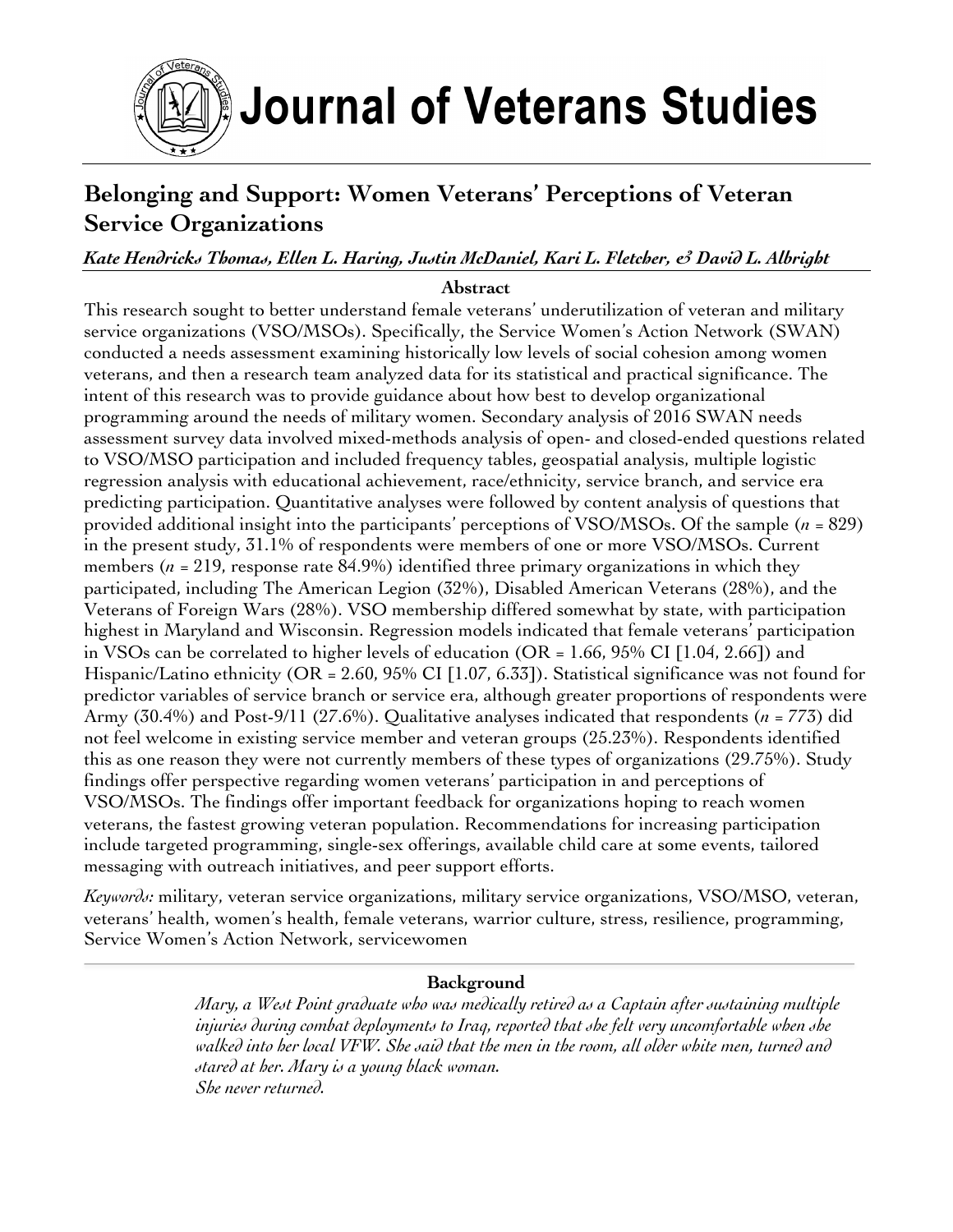Although transitions that occur during and after military service can be challenging for men and women alike, health outcomes for military women have declined over the last fifteen years (Thomas et al., 2016). Response to changes—such as reintegrating post deployment or leaving active service or activated status—may force service members to navigate huge changes in their identity, employment, sense of purpose, and membership in a social group (Tanielan & Jaycox, 2008). As Junger (2015) and Thomas & Plummer Taylor (2015) note, any loss to one's social community may cause significant problems during transition. Collectively, challenges like financial instability, family caregiving responsibilities, and lack of social support contribute to stress injury and depression rates that are over 2.3 times higher for women veterans leaving active duty than for male veterans (Thomas, et al., 2015; Washington & Yano, 2013).

Social support inevitably emerges as a predictor of successful transition and self-reported well-being for veterans in general and female veterans in particular. It is a known contributor to health and longevity, with recent studies indicating that high levels add 7.5 years to the average American life expectancy (Egolf, Lasker, Wolf, & Potvin, 1992; Friedman, 2015). Studies have shown that there is an inverse correlation between lack of social support and increased depression symptoms, comorbid depression and anxiety, decreased scores for health measures, and increases in reported suicide attempts, specifically for female veterans (Lehavot & Simpson, 2013; Nayback-Beebe, 2010; Thomas et al., 2015). As Mary's story indicates, for women veterans, the question of where to find such social support is one fraught with challenge.

Interestingly, combat deployments themselves are not predictors of veteran mental illness; instead, important correlations are seen with timing, specifically near a recent service separation (Friedman, 2015). Veterans report significant difficulty connecting socially in the civilian community and finding a sense of meaning in their life when they become civilians (Hoge, 2010; Jakupcak, et al., 2007). Research shows that women and racial/ethnic/sexual minority veterans have higher rates of poor outcomes related to the aforementioned reintegration issues (Thomas, et al., 2015; Pelts & Albright, 2015; Wilcox, Finnery, & Cedarbaum, 2013).

Women comprise the fastest growing segment of the veteran population and approximately 15% of the total Armed Services (Murdoch et al., 2006) Yet women are still more likely to face issues of discrimination and belonging than their male counterparts (Duhart, 2012; Thomas et al., 2016). In addition, women are at a disproportionately high risk for Military Sexual Trauma (MST) and harassment (Koo & Maguen, 2014). Stigma issues and reporting barriers impact estimate certainty, but between 20-40% of female veterans report experiencing MST during their time in service (Kelly, Skelton, Patel, & Bradley, 2011). In garrison and deployed environments, issues of social support and unit cohesion are uniquely problematic for military women (Kline et al., 2013).

For these reasons, the non-profit Service Women's Action Network (SWAN) was founded in 2007 to "support, connect and advocate for service women, past, present and future" (www.servicewomen.org). Organizational aims are multi-faceted and include: to provide a community network, be an information resource, offer supportive programming, and advocate for the individual and collective needs of service women. The Service Women's Action Network (SWAN) designed and included questions about community support in its 2016 annual membership survey to determine the relationship between female veterans' participation in available veteran and military service organizations and the phenomenon of low levels of social cohesion.

# **Methods**

# *Study Design*

In efforts to support its organizational aims, SWAN's staff periodically conducts member and potential member needs assessments to ensure that program foci are appropriate. Data for this study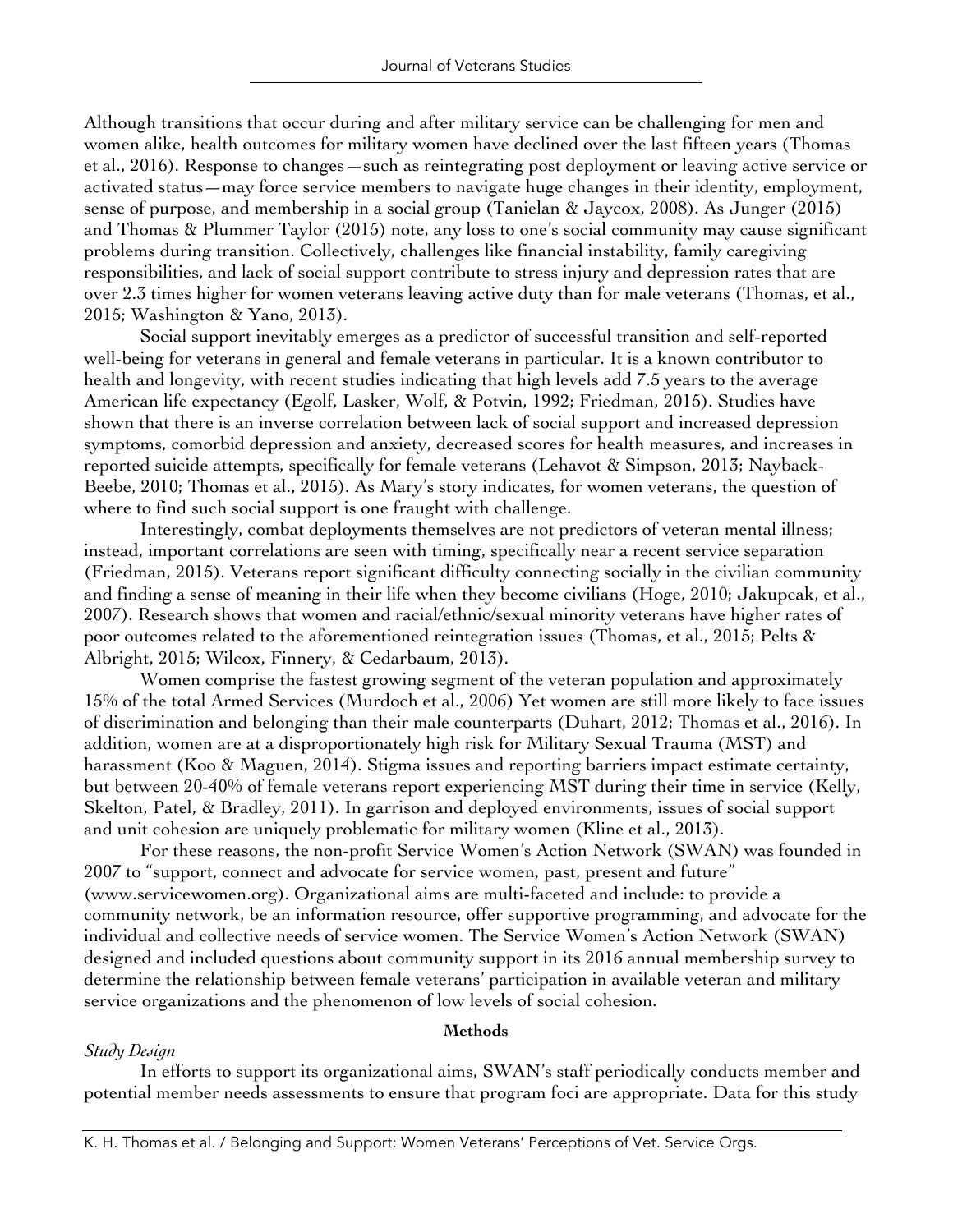were collected during a two-month time period during the fall of 2016 as part of a larger needs assessment project aimed at illuminating unmet needs and perceived gaps in available services for military women. In particular, the 2016 SWAN needs assessment aimed to answer one primary question: "What do service women, present and past, care about?" Secondary analyses of the data were then conducted by an interdisciplinary research team beginning in January 2017. The study was submitted to the Institutional Review Board of Charleston Southern University for review. Because the analysis was secondary in nature and did not involve contact with human subjects, this study was granted exemption from the review process. The purpose of the present study was to examine the needs, interests, perceptions, and participation levels of women military veterans in veteran and military service organizations (VSOs/MSOs).

# *Measures*

A survey instrument that focused broadly on the needs of service women was developed by one of the authors of the present study with the intent to conduct a community needs assessment that would inform SWAN's programming in 2017. This author holds a terminal degree in social science research and is currently working as an employee of SWAN and as affiliated faculty at a local university.

For background research, SWAN looked at previous surveys of service women, including the 2016 American Legion Survey, the 2015 Veterans of Foreign Wars Survey, the 2015 Her Mission Continues Survey, and a large 2015 Iraq and Afghanistan Veterans of America survey that included some sex-disaggregated data. SWAN also reviewed its own 2014 community survey. Of these reviewed instruments, none sought feedback from female veterans about VSO accessibility or asked what they would like to see a VSO/MSO provide. Consequently, SWAN inserted questions in its annual membership study in an effort to understand which organizations women veterans belonged to and why they would or would not join veteran support organizations.

# *Procedures*

After the survey was finalized, SurveyMonkey Inc. software (Palo Alto, California, USA, n.d.) was used to format the instrument for administration. The survey was then pilot tested to determine completion time and functionality. Using information from the pilot test, a format for the instrument was finalized.

For roughly two months (October  $4<sup>th</sup>$  through November  $30<sup>th</sup>$ , 2016), the Service Women's Action Network (SWAN) conducted the survey of service women and women veterans. The survey link was emailed to members and posted on the organization's website. Members were encouraged to take the survey and share it with their networks of service women. It was broadly distributed through a social media campaign that reached service women across the country. Agencies sharing the link to the survey on social media platforms and websites included SWAN, the U.S. Department of Veterans'Affairs (VA) Center for Women Veterans, and American Women Veterans. In an effort to increase the response rate, one reminder e-mail was sent seven days after the initial solicitation to SWAN members. Responses were confidential, and data were collected and reported in aggregate via SurveyMonkey Inc. software.

# *Analysis*

Secondary analysis of survey data involved mixed-methods analysis of open and closed-ended questions related to VSO/MSO participation by respondents who identified as female veterans (*n* = 829).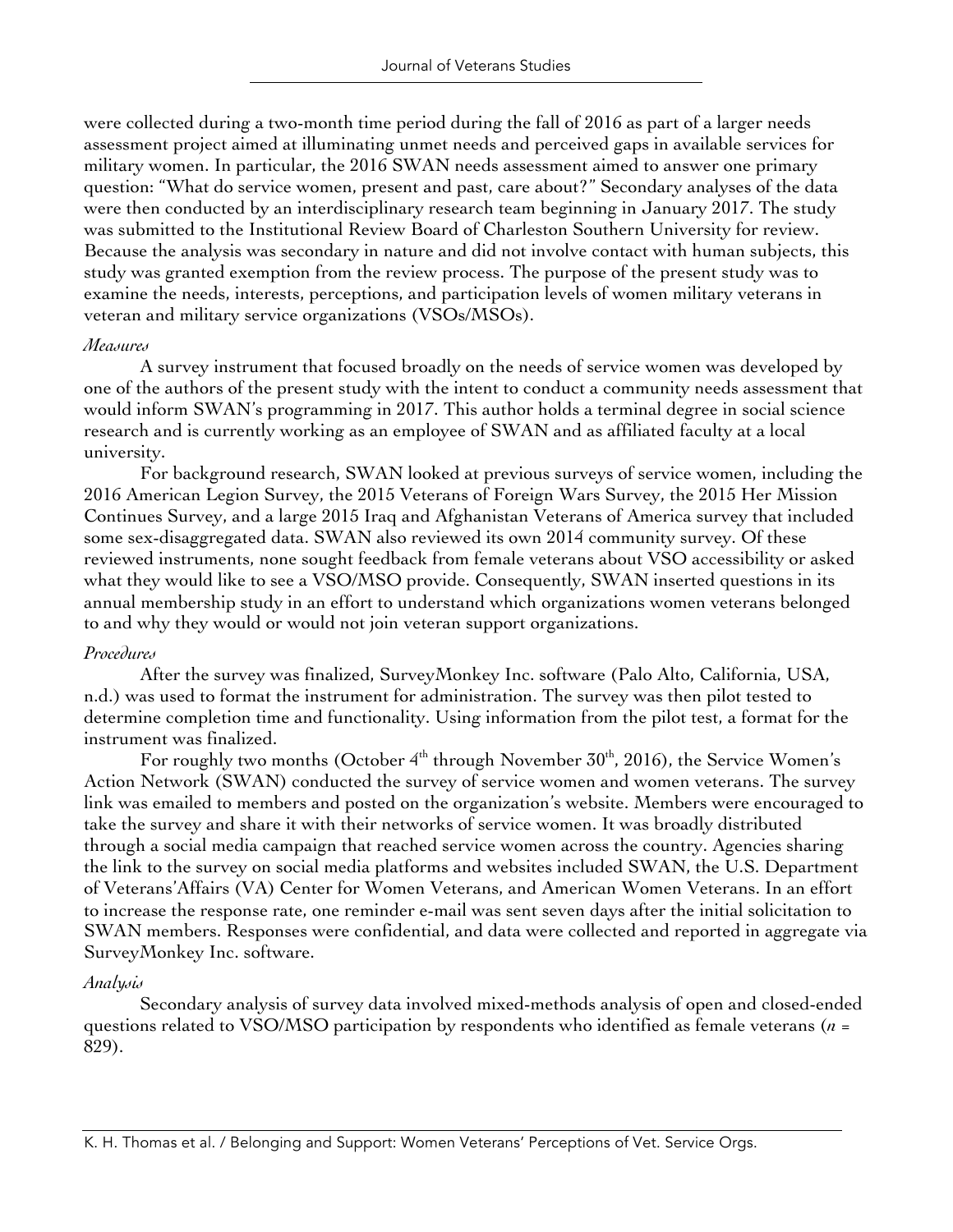# *Quantitative Analysis*

In order to explore the results of several questions related to female veteran membership in a veteran service organization (VSO), one-way frequency tables and contingency tables—sometimes referred to as two-way frequency tables—were generated, as these analytic approaches are most appropriate when categorical data are collected from a cross-sectional survey (Triola & Triola, 2006). Specifically, one-way frequency tables were generated for the following questions: (1) Are you a SWAN member? (2) Are you a VSO member? (3) Are there any reasons you wouldn't join an existing VSO? A choropleth map with graduated symbols was created in QGIS to illustrate VSO membership among female veterans by state (Quantum GIS Development Team, 2015). Contingency tables were generated in order to determine if membership in a VSO varied by educational achievement (highest education achieved), race/ethnicity, service branch, and service era.

Further, associations between VSO membership among female veterans and educational achievement, race/ethnicity, service branch, and service era were tested for statistical significance via maximum likelihood (ML) binomial logistic regression analysis (Pearl & Reed, 1920; Pearl, Reed, & Kish, 1940; Schumacker, 2014). Odds ratios, which provide an estimation of association between categorical/binary variables in logistic regression analysis, were assessed for statistical significance with 95 percent confidence intervals (Szumilas, 2010). The chi-square test,  $\chi^2$ , was used to assess omnibus model significance (Hosmer, Taber, & Lemeshow, 1991). The Nagelkerke  $R^2$  was utilized in order to determine the total variance explained by each model (Nagelkerke, 1991). Multicollinearity was assessed according to Neter, Wasserman, and Kutner's (1990) procedure. Results of this analysis showed that all Variance Inflation Factors (VIFs) were below 10; therefore, the assumptions for binomial logistic regression were met.

# *Qualitative Analysis*

Open-ended analysis of questions provided additional insight into the participants' responses. Four questions were included: (1) What should an organization dedicated to serving the needs of military women spend time doing? (2) What would best help create a sense of community among your fellow service women and women veterans? (3) Are you a VSO member? If so, which one(s)? (4) Are there any reasons you would not join an existing VSO?

Qualitative answers were coded independently by two researchers following accepted standards (Krueger & Casey, 2000). An inductive content analysis approach identified prominent themes and ideas across the respondents' open-ended answers. When compared to other qualitative strategies (e.g., grounded theory; Creswell, 2013), content analysis entails a "subjective interpretation of the content of text data through the systematic classification process of identifying themes of patterns" (Hsiu-Fang & Shannon, 2005, p. 1278).

Researchers identified commonalities that emerged from initial analysis of the identified questions, and coders conferred to gain consensus about emergent themes. Greater weight was given to concepts that were mentioned by multiple respondents; for subthemes to be considered salient, they must have been mentioned in at least 50 different surveys. Researchers focused on the top four themes for each question, as the data indicated a preponderance of focus on those top tiers/themes. Qualitative analysis is rarely a linear process, but the use of multiple coders for consensus and systematic charting of themes provided order and quantification to the analysis of open-ended questions' data.

#### **Results**

# *Quantitative Results*

In total, 1,293 people completed the survey. Only the female veteran sub-sample was used in the present analysis (*n* = 829). Some variation in VSO membership was evident geographically. (See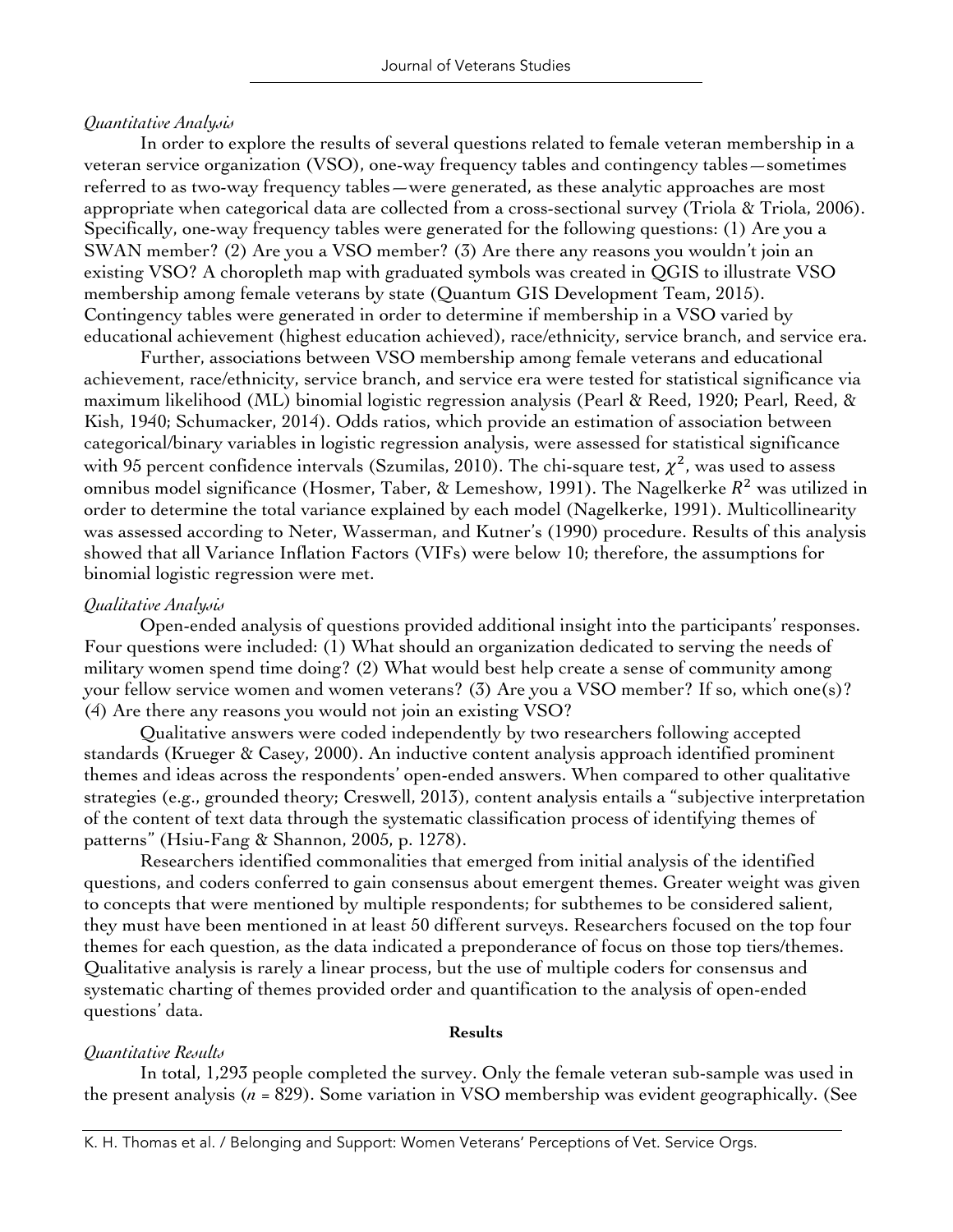

Figure 1.) Specifically, Maryland and Wisconsin exhibited the highest VSO participation rates. Regarding membership in a VSO, 31.10 percent of the study sample answered in the affirmative

*Figure 1*. Female veteran VSO membership by state. States with fewer than 10 participants were suppressed in the map due to unstable estimates.

A contingency table for women veteran educational achievement and VSO membership is shown in Table 1. Results of the logistic regression analysis for the association between educational achievement and VSO membership showed that the omnibus model was not statistically significant,  $\chi^2$ (4) = 7.18, p = 0.13, Nagelkerke  $R^2$  = 0.02. However, female veterans with an associate's degree were more likely than female veterans with only a high school education to be a VSO member, OR = 1.66, 95% CI [1.04, 2.66]. The greatest proportion of VSO members had graduate degrees. In fact, the probability of randomly selecting one female veteran with a graduate degree, given that she was a VSO member, was 0.34.

# Table 1

|                                 | Member     | Non-member  |                  |
|---------------------------------|------------|-------------|------------------|
|                                 | N(%)       | N(%)        | OR               |
| High school degree <sup>a</sup> | 2(0.30)    | 12(1.90)    | Ref <sup>b</sup> |
| Some college                    | 38 (6.00)  | 115(18.10)  | 3.29             |
| Associate degree                | 29(4.60)   | 62 (9.80)   | 1.66<br>-18      |
| Bachelor degree                 | 62 (9.80)  | 123(19.40)  | 1.17             |
| Graduate degree                 | 68 (10.70) | 124 (19.50) | 1.09             |

*Relationship between female veteran educational achievement and membership in a veteran service organization*

*Note*. OR = Odds Ratio.<br><sup>a</sup> The high school category includes those who did or did not complete high school.

 $b$  The high school group served as the reference category for comparisons.

\* Statistically significant based on a 95% confidence interval

A contingency table displaying female veteran race/ethnicity by VSO membership is shown in Table 2 below. The sample was fairly racially homogeneous—that is, 55 percent of the total study sample self-reported their race/ethnicity as White. For this reason, the White respondent group was used as a reference category in the regression analysis, with subgroups more or less likely than the White majority to report membership in veteran groups. Results of the binomial logistic regression analysis for the relationship between race/ethnicity and VSO membership showed that the model was not statistically significant,  $\chi^2(6) = 8.84$ , p = 0.18, Nagelkerke  $R^2 = 0.02$ . However, Hispanic/Latino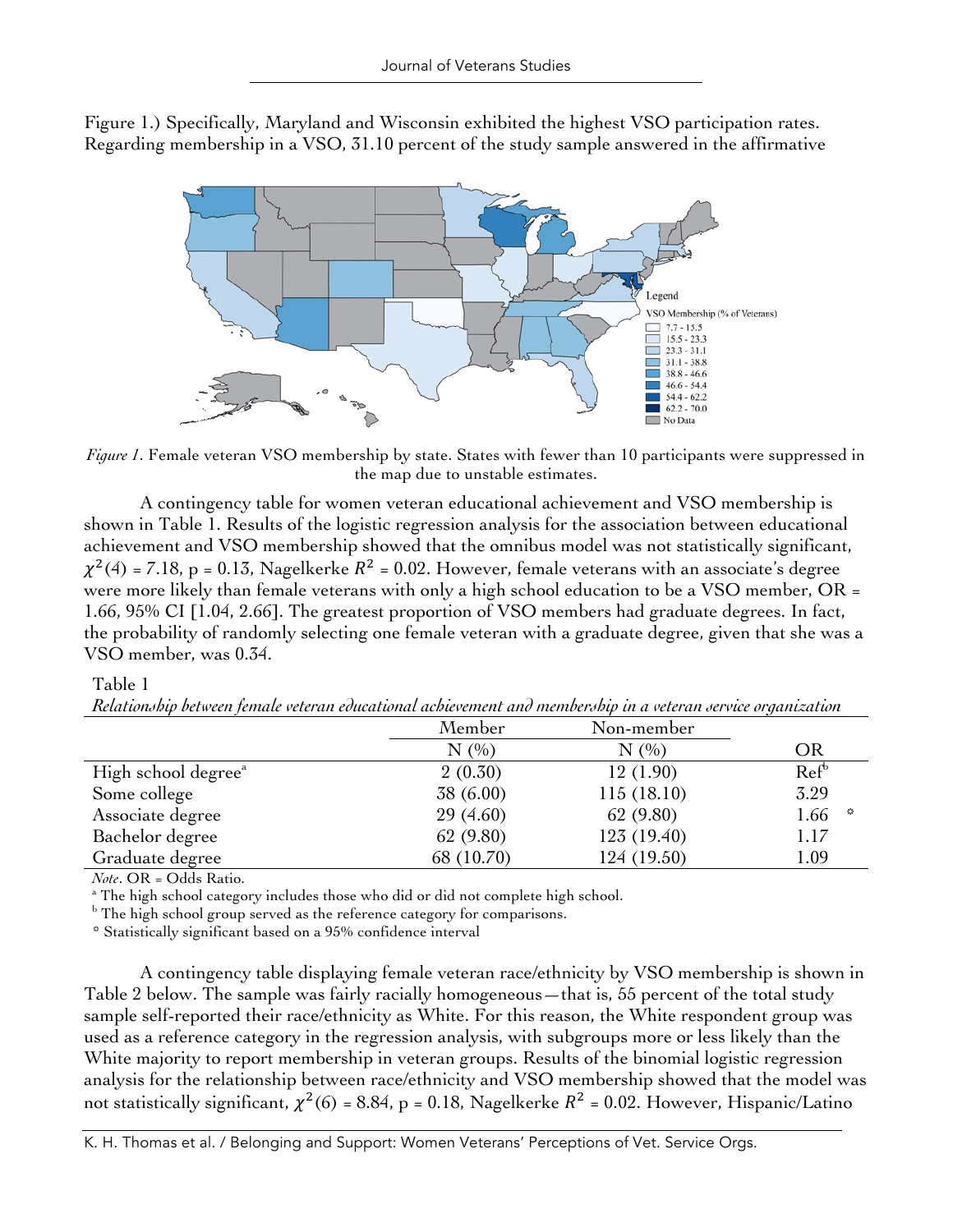female veterans were more likely than White female veterans to be a VSO member, OR = 2.60, 95% CI [1.07, 6.33]. This difference was practically and statistically significant, as Hispanic/Latino veteran women were 2.6 times more likely than White peers to report VSO participation.

Member Non-member  $N$  (%) OR White 146 (23.20) 318 (50.60) Ref<sup>a</sup> American Indian/AmNative 2 (0.30) 5 (0.80) 1.15 Asian/PacificIslander 1 (0.20) 5 (0.80) 2.30 Black/AfAm 17 (2.70) 40 (6.40) 1.08  $H$ ispanic/Latino 6 (1.00)  $\frac{34}{54}$  (5.40)  $\frac{34}{540}$  2.60  $\frac{4}{54}$ Other 15 (2.40) 19 (3.00) 0.58 Multiracial 7 (1.10) 14 (2.20) 0.92

*Relationship between female veteran race/ethnicity and membership in a veteran service organization*

*Note*. OR = Odds Ratio; AI/AN = American Indian/Alaskan Native;

PI = Pacific Islander; AM = African American; H/L = Hispanic/Latino

<sup>a</sup> The White race/ethnicity category served as the reference category for all comparisons

\* Statistically significant based on a 95% confidence interval

Table 3 displays a contingency table for the cross-tabulation of VSO membership by service branch. Results of the logistic regression analysis showed that there were no differences, statistically, between the various service branches with respect to VSO membership,  $\chi^2(4) = 4.07$ , p = 0.40, Nagelkerke  $R^2$  = 0.01. However, among VSO members, female veterans who served in the Army represented the largest proportion, followed by the Navy and the Air Force. In fact, the probability of randomly selecting one female veteran from the study sample who served in the Army, given that she was a VSO member, was 0.50.

Lastly, a contingency table for VSO membership and female veteran service era is shown in Table 4 below. Results of the binomial logistic regression analysis showed that there were no statistical differences between the various service eras with respect to VSO membership,  $\chi^2(3)$  = 2.84, p = 0.42, Nagelkerke  $R^2$  = 0.01. Descriptive results showed that the greatest proportion of VSO members were Post-9/11 era veterans, followed by the Persian Gulf War era veterans, Cold War era veterans, and World War II (WWII)/Vietnam War era veterans. The probability of randomly selecting one Post-9/11 era female veteran from the study sample, given that she was a VSO member, was 0.47.

# Table 3

Table 2

|                | Member     | Non-member  |                  |
|----------------|------------|-------------|------------------|
|                | N(%)       | (9/0)<br>N  | OR               |
| Air Force      | 33 (5.20)  | 100(15.60)  | Ref <sup>a</sup> |
| Army           | 99 (15.50) | 194 (30.40) | 0.65             |
| Coast Guard    | 5(0.80)    | 13(2.00)    | 0.86             |
| <b>Marines</b> | 20(3.10)   | 37 (5.80)   | 0.61             |
| Navy           | 42(6.60)   | 96 (15.00)  | 0.75             |

*Relationship between female veteran service branch and membership in a veteran service organization*

*Note.* OR = Odds Ratio

<sup>a</sup> Ref = The Air Force group served as the reference category for all pairwise comparisons.

\* Statistically significant based on a 95% confidence interval

K. H. Thomas et al. / Belonging and Support: Women Veterans' Perceptions of Vet. Service Orgs.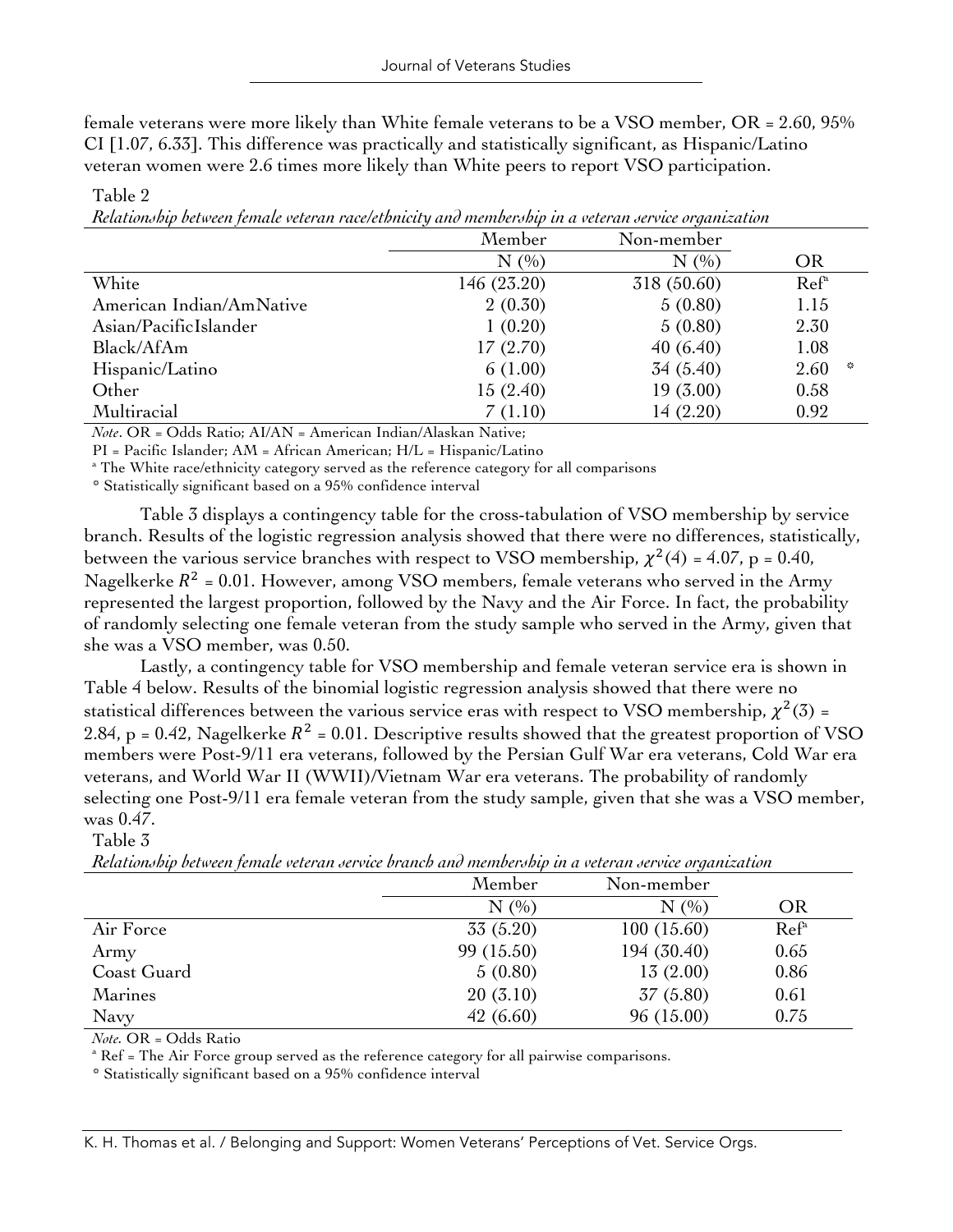|                  | Member     | Non-member  |                  |
|------------------|------------|-------------|------------------|
|                  | N(%)       | N(%)        | OR               |
| WWII/Vietnam War | 21 (3.30)  | 51(8.10)    | Ref <sup>a</sup> |
| Cold War         | 36 (5.70)  | 86 (13.70)  | 0.98             |
| Persian Gulf War | 47(7.50)   | 122(19.40)  | 1.07             |
| Post $9/11$      | 93 (14.80) | 174 (27.60) | 0.77             |

Table 4 *Relationship between female veteran service era and membership in a veteran service organization*

*Note.* OR = Odds Ratio; WWII = World War II

<sup>a</sup> Ref = The WWII/Vietnam War era group served as the reference category for all comparisons.

\* Statistically significant based on a 95% confidence interval

# *Qualitative Results*

Each question had a different sample size since veteran respondents ( $n = 829$ ) elected to provide open-ended responses or abstain from doing so. Relevant to analyses of qualitative results is the percentage of survey respondents who reported being current SWAN members. Only 9.3% of respondents were members, indicating broader reach and generalizability of the response data. Participants were asked if they believed an organization dedicated to serving the needs of military women should exist. Most respondents (*n* = 778, response rate of 93.85%) answered "yes" to the dichotomous question (97% of respondents) and were offered the option to expand on that answer in an open-ended question: What should an organization like that spend time doing? Overwhelmingly, respondents (*n =* 778) affirmed that they preferred for the organization to spend time on advocacy on behalf of service women and women veterans (53.82%), community-building efforts (18.37%), resource provision specific to women veterans (17.46%), and resource provision specific to activeduty women (10.35%).

Coders analyzed responses ( $n = 773$ , response rate of 93.24%) to an open-ended question: (2) What would best help create a sense of community among your fellow service women and women veterans? The top responses included feeling welcome in existing service member and veteran groups (25.23%), attending conferences and seminars for service women and women veterans (19.66%), participating in mentorship as either mentor/mentee (13.07%), and connecting professionally  $(9.57\%)$ .

Participants were asked if they were a member of a VSO/MSO, and 778 responded (response rate of 93.24%). Most respondents (71.54%) answered "no" to the dichotomous question; those who affirmed that they were current members (28.46%) were offered the option to expand on that answer in an open-ended question: (3) If so, which one(s)? Those who answered the open-ended question (*n* = 219, response rate of 99.55%) identified three primary organizations in which they participated, including The American Legion (32%), Disabled American Veterans (28%), and the Veterans of Foreign Wars (28%).

Table 5 *Top 3 veteran organizations for service women*

|                            | Number | Percent |  |
|----------------------------|--------|---------|--|
| American Legion            | 69     | 32%     |  |
| Disabled American Veterans | 62     | 28%     |  |
| Veterans of Foreign Wars   |        | 28%     |  |

Note. VSO = Veterans Service Organization.

K. H. Thomas et al. / Belonging and Support: Women Veterans' Perceptions of Vet. Service Orgs.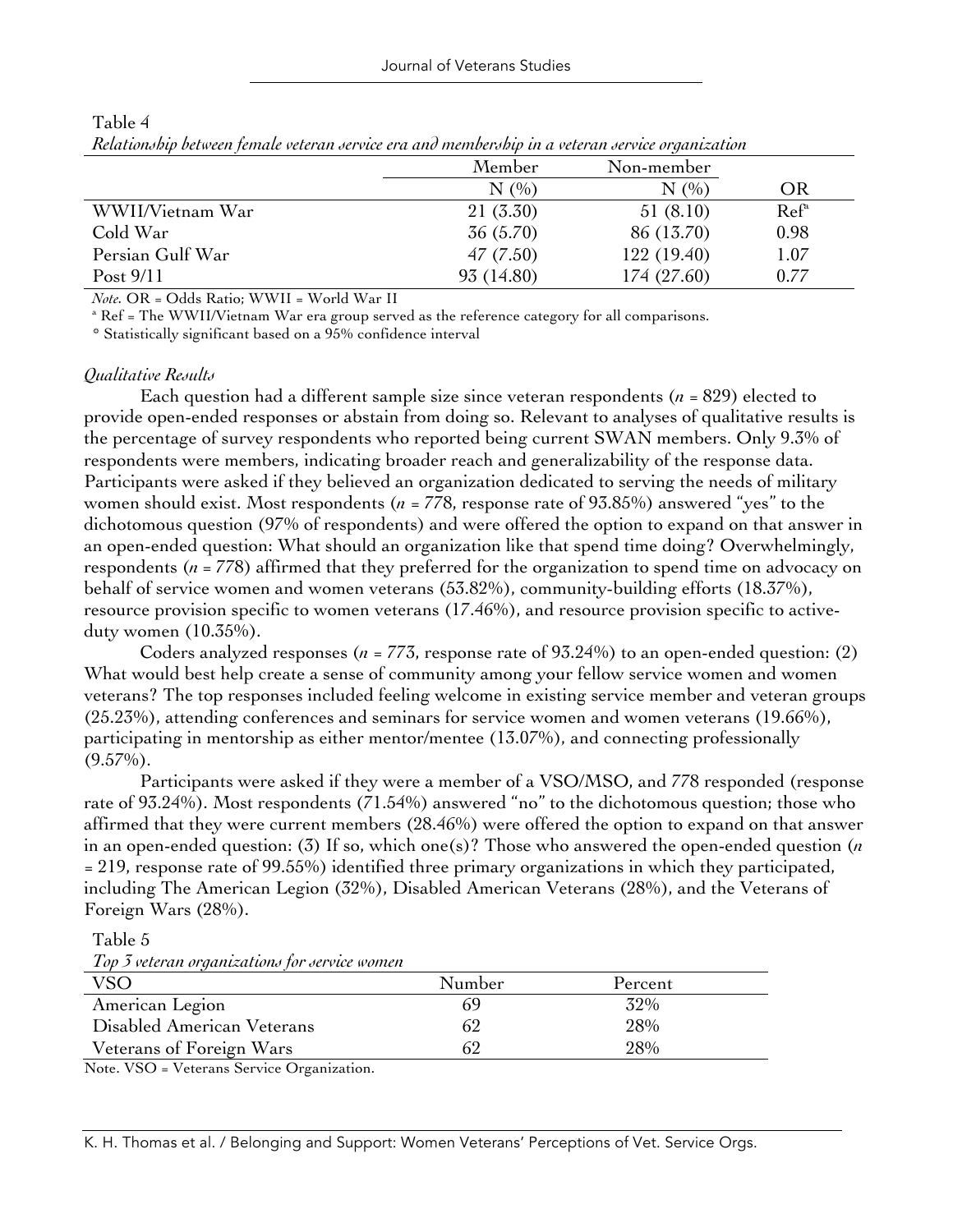Coders analyzed responses (*n* = 773, response rate of 93.24%) to a fourth open-ended question: (4) Are there any reasons you would not join an existing VSO? Coders found emergent themes, with top responses including: no reason not to join (40.23%), does not feel like a welcoming community (29.75%), I don't live near a chapter (15.27%), and the mission or issues focus is not relevant to me (14.75%).

# **Discussion and Conclusion**

Social support is often negatively impacted by military service (Tanielan & Jaycox, 2008). Many military service members are subjected to repeat deployments, which can result in compromised intimate relationships with spouses and children, gender shifts in role responsibilities, financial concerns, and diminishing community support (Cox & Albright, 2014).

Veteran Service Organizations can play an important role in rebuilding eroded support levels and creating a social bridge for transitioning veterans (Hoge, 2010; Thomas, 2016). Unfortunately, results of the present study indicate that current organizations don't reach women veterans with ideal effect. Quantitative analyses indicated that participation rates are low, and qualitative analyses indicated that women veterans do not report impressions of a welcoming environment. Further qualitative research could provide more insight into low participation rates and the reasons for negative perceptions of VSO/MSO environments reported by military veteran women in the present study.

# *Limitations*

When considering the findings of this report, a number of limitations must be acknowledged, including its overall exploratory nature. Data were self-reported, which could be problematic due to respondent recall or reluctance to answer sensitive, personal questions honestly. However, the use of self-report in survey-based research in the field is both accepted and common (Alvarez, Canduela, & Raeside, 2012). Because of the non-random sample, results are limited in generalizability; further assessments should seek larger sample sizes. Another limitation was the cross-sectional nature of this study's design, providing information from one snapshot in time from survey respondents.

# *Conclusion*

The results of the present study indicate that participation in VSOs by female veterans is predicted by higher levels of education and Hispanic ethnicity. In the present study, most members served in the Army and were of the Post-9/11 era. With the exception of the education variable, although statistical significance is present, practical significance (effect on the individual) is minimal. Education does practically and significantly predict participation in a VSO/MSO, but quantitative analysis of the study data indicates that it is challenging to predict what types of female veterans join veteran service organizations. Simple consideration of predictor variables in this study (race/ethnicity, branch of service, or service era) does not offer practical predictive ability.

> *Kate is a woman veteran who volunteered for a VSO. Over the years, Kate heard from other women veterans about why they did not utilize veterans' services or participate in VSOs. Many organizations' planned events failed to include child care. Other veterans felt unwelcome. Events often felt like unfriendly spaces for women. Stories like these, and worse, are common experiences among the growing community of women veterans. They often say that they feel unwelcome in the very places that were created to support veterans. Today, Kate spends her volunteer time trying to change this.*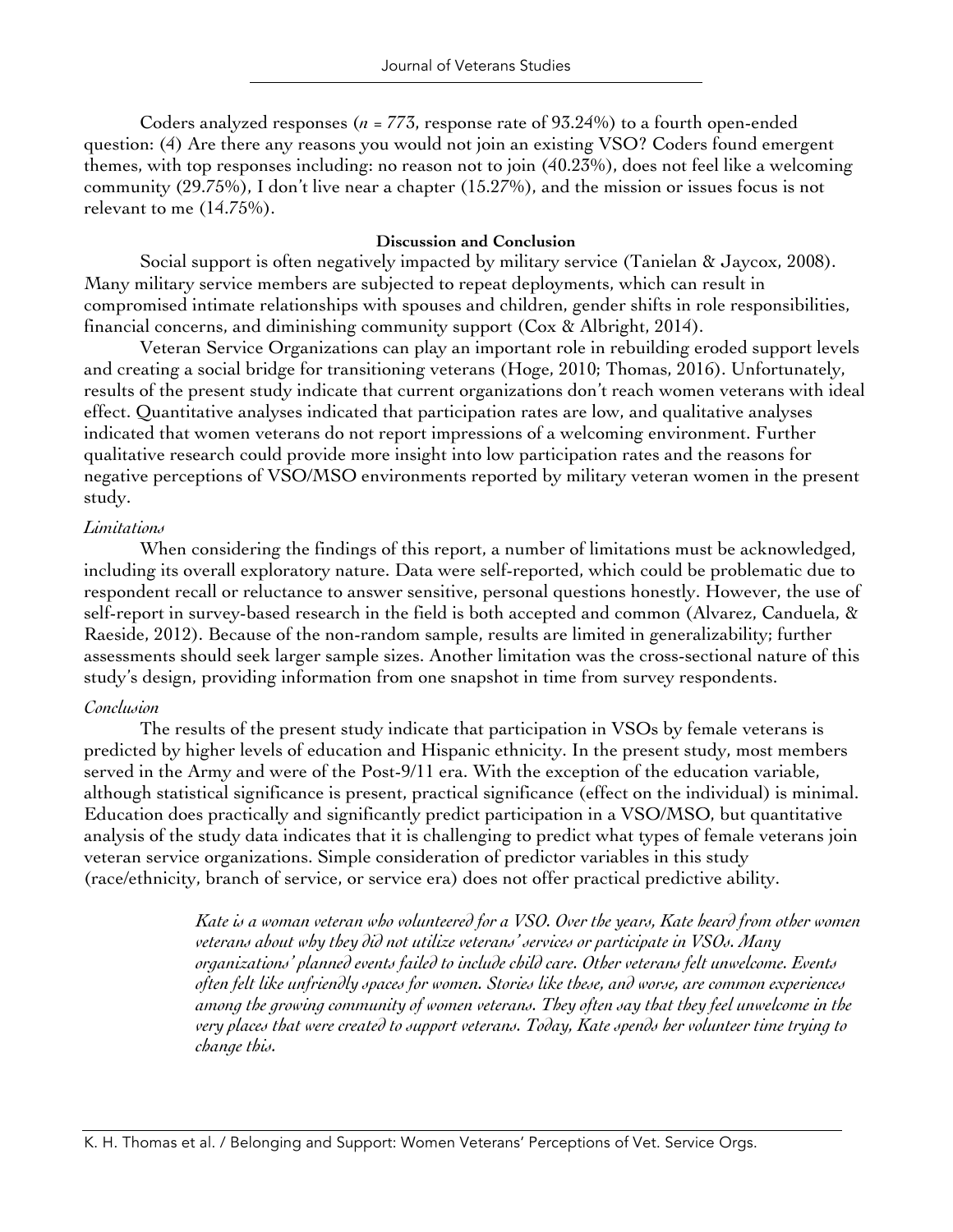Unfortunately, both Kate's case and the results of the present study indicate that many female veterans do not feel comfortable participating in existing organizations. This is not news to the organizations that report struggling to recruit women veteran members; the numbers and rosters all indicate that women veterans are not currently seeking involvement and the resulting social support benefits to the same degree as their male colleagues (Coon, 2016; Thomas, 2016; Wessel, 2016). When asked what VSO activities they care about, women veterans mention advocacy and community-building efforts, but respondents indicated that they often feel unwelcome at VSO events and see the mission and focus of existing organizations as out of alignment with their own.

The findings of the present study present important feedback for VSOs hoping to reach women veterans, the fastest-growing veteran population (Defense Manpower Data Center, 2012). First, it is important to note that many women do not feel like current efforts are effective. Understanding the service challenges many of these veterans likely faced while on active duty can and should inform programming. Culturally competent programming could include trauma-informed offerings in a single-sex environment. This type of programming could lead to larger group participation. Gender norms in military family life must also be considered in the type of programming that VSOs offer. Women are more likely to be the primary caregivers to dependent children (Mankowski, & Everett, 2016), and unavailability of child care could be a barrier to participation (Thomas, et al., 2016). Sociocultural barriers are nuanced leadership challenges that require diverse input from stakeholders at all levels of organizations or event-planning teams; making events friendly spaces for women veterans is possible and should be done (Held & Owens, 2013; Thomas, 2016). Programming should consider gender-based norms and recognize that barriers to women veterans' participation in VSOs exist. Simply noticing that 71.43% of female veteran respondents are not current members of an organization is just the beginning; outreach must be thoughtful, peer-led, and considerate of the culture of women warriors (Thomas, Plummer Taylor, Hamner, Glazer, & Kaufman, 2015).

# **References**

- Alvarez, J., Canduela, J., & Raeside, R. (2012). Knowledge creation and the use of secondary data. *Journal of Clinical Nursing, 21*, 2699–2710.
- Coon, C. T. (2016). Social Capital and the Returning Military Veteran. In *Social Capital and Community Well-Being* (pp. 33–52). Springer International Publishing.
- Cox, J., & Albright, D. L. (2014). The road to recovery: Addressing the challenges and resilience of military couples in the scope of veteran's mental health. *Social Work in Mental Health*, *12*, 560– 574.
- Creswell, J. W. (2013). *Qualitative inquiry & research design.* SAGE Publications: Thousand Oaks, CA.

Defense Manpower Data Center (2012). *2011 Demographics Report.* Office of the Deputy Under Secretary of Defense (Military Community and Family Policy).

- Duhart, O. (2012). PTSD and women warriors: Causes, controls and a Congressional cure. *Cardozo Journal of Law & Gender, 18*, 327–331.
- Egolf, B., Lasker, J., Wolf, S., & Potvin, L. (1992). The Roseto Effect: A 50-year comparison of mortality rates. *American Journal of Public Health*, *82*, 1089–s1098.
- Friedman, J. (2015). Risk factors for suicide among army personnel*. Journal of the American Medical Association, 11,* 1154–1155.

K. H. Thomas et al. / Belonging and Support: Women Veterans' Perceptions of Vet. Service Orgs.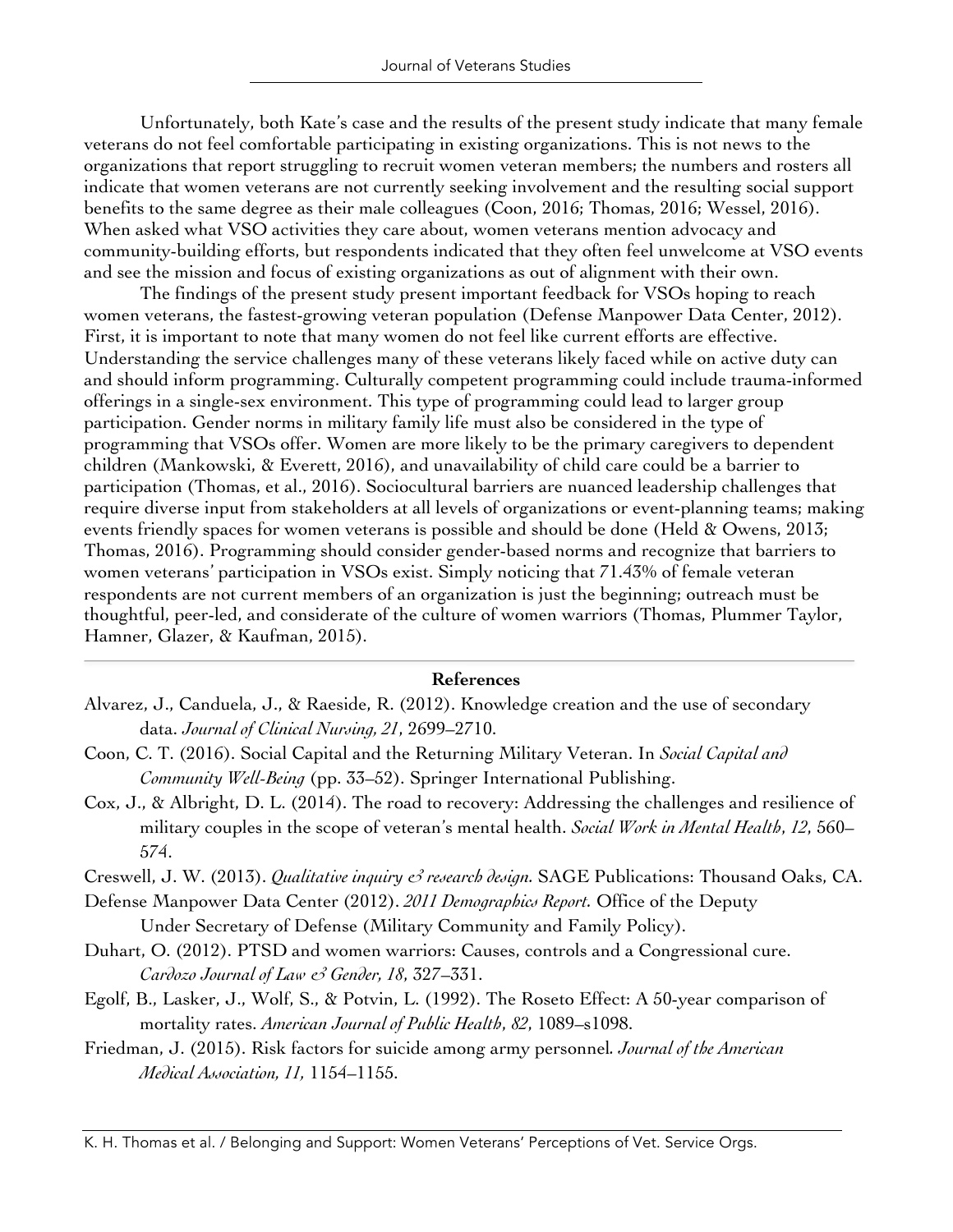- Held, P., & Owens, G. P. (2013). Stigmas and attitudes toward seeking mental health treatment in a sample of veterans and active-duty service members. *Traumatology*, *19*(2), 136–145.
- Hoge, C. W. (2010). *Once a Warrior, Always a Warrior* (1st ed.). Guilford, CT: Lyons Press.
- Hosmer, D., W., Taber, S., & Lemeshow, S. (1991). The importance of assessing the fit of logistic regression models: A case study. *American Journal of Public Health, 81*, 1630–1635.
- Hsiu-Fang, H., & Shannon, S. E. (2005). Three approaches to qualitative content analysis. *Qualitative Health Research, 15,* 1277–1288.
- Jakupcak, M., Conybeare, D., Phelps, L., Hunt, S., Holmes, H. A., Felker, B., & McFall, M. E. (2007). Anger, hostility, and aggression among Iraq and Afghanistan war veterans reporting PTSD and subthreshold PTSD. *Journal of Traumatic Stress*, *20*, 945–954.
- Junger, S. (2015, June). How PTSD became a problem far beyond the battlefield. *Vanity Fair.* Retrieved from http://www.vanityfair.com/news/2015/05/ptsd-war-home-sebastian-junger
- Kelly, U., A., Skelton, K., Patel, M., & Bradley, B. (2011). More than military sexual trauma: Interpersonal violence, PTSD, and mental health in women veterans. *Research in Nursing & Health, 34*, 457–467.
- Kline, A., Ciccone, D., S., Weiner, M., Interian, A., St. Hill, Lauren, Falca-Dodson, M., & Losonczy, M. (2013). Gender differences in the risk and protective factors associated with PTSD: A prospective study of National Guard troops deployed to Iraq. *Psychiatry: Interpersonal & Biological Processes, 76*, 256–272.
- Koo, K. H., & Maguen, S. (2014). Military sexual trauma and mental health diagnoses in female veterans returning from Afghanistan and Iraq: Barriers and facilitators to Veterans Affairs care. *Hastings Women's Law Journal*, *25*, 27–38.
- Krueger, R. A., & Casey, M. A. (2000). Overview of focus groups. *Focus Groups: A Practical Guide for Applied Research*, 3–19.
- Lehavot, K., & Simpson, T. L. (2013). Incorporating lesbian and bisexual women into women veterans' health priorities. *Journal of General Internal Medicine*, *28*, 609–614.
- Mankowski, M., & Everett, J. E. (2016). Women service members, veterans, and their families: What we know now. *Nurse Education Today*, *47*, 23–28.
- Murdoch, M., Bradley, A., Mather, S. H., Klein, R. E., Turner, C. L., & Yano, E. M. (2006). Women and war: What physicians should know. *Journal of General Internal Medicine, 2*, S5– SS10.
- Nagelkerke, N.J.D. (1991). A note on a general definition of the coefficient of determination. *Biometrika,78*, 691–692.
- Nayback-Beebe, A. M. (2010). *Post-Deployment Social Support and Social Conflict in Female Military Veterans* (doctoral dissertation). Retrieved from University of Texas Libraries. Retrieved from http://search.proquest.com/docview/760114691
- Neter, J., Wasserman, W., & Kutner, M. H. (1990). *Applied Linear Statistical Models* (3rd ed.). Chicago, IL: Irwin.
- Pearl, R., & Reed, L. J. (1920). On the rate of growth of the population of the United States and its mathematical representation. *Proceedings of the National Academy of Sciences, 6*, 275–288.

K. H. Thomas et al. / Belonging and Support: Women Veterans' Perceptions of Vet. Service Orgs.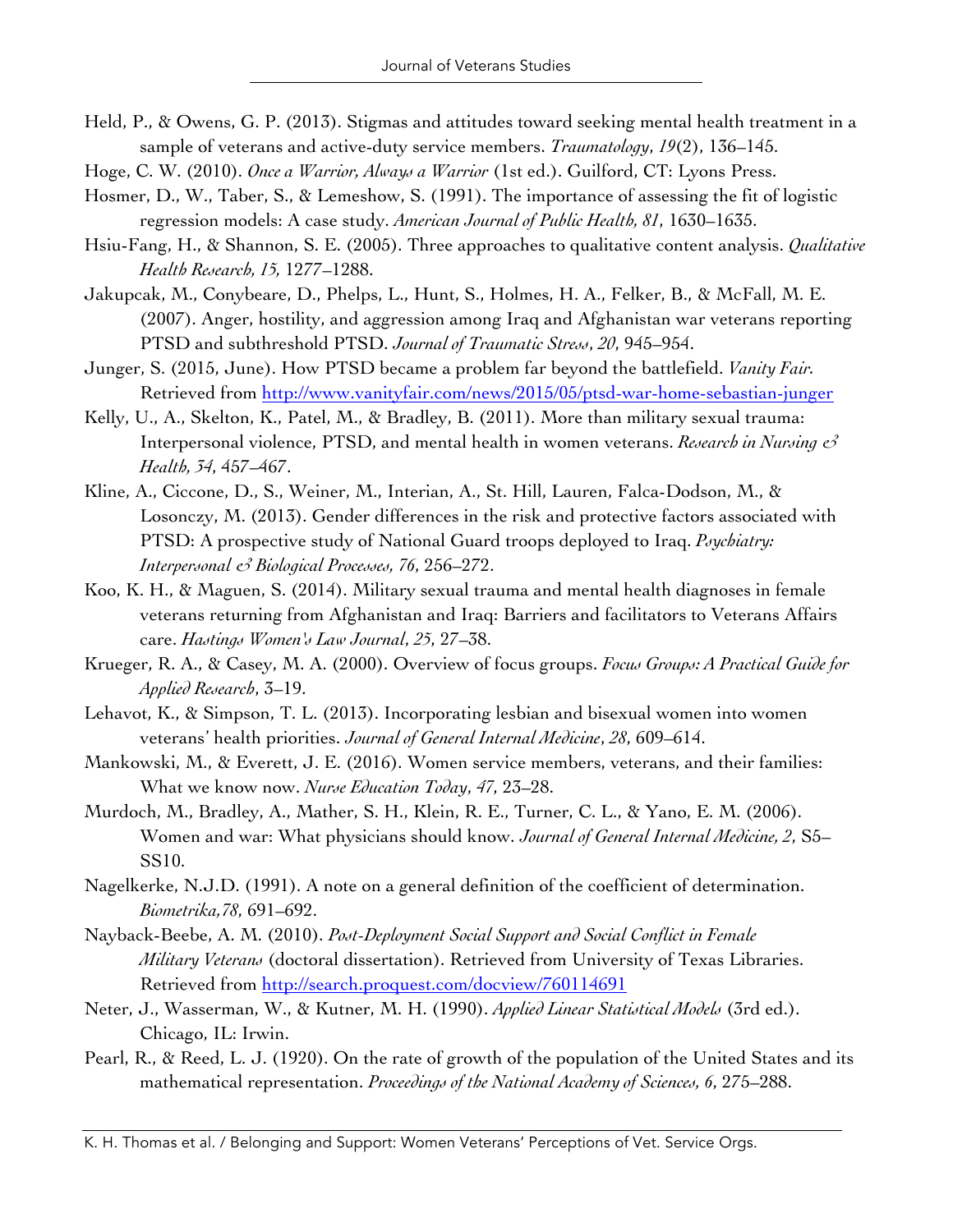- Pearl, R., Reed, L. J., & Kish, J. F. (1940). The logistic curve and the census count of 1940. *Science, 92*, 486–488.
- Pelts, M. D., & Albright, D. L. (2015). An exploratory study of student service members/veterans' mental health characteristics by sexual orientation. *Journal of American College Health*, *63*, 508–512.
- Quantum GIS Development Team (2015). Quantum GIS Geographic Information System. Open Source Geospatial Foundation Project. http://qgis.osgeo.org
- Schumacker, R. E. (2014). *Learning statistics using R*. Thousand Oaks, CA: SAGE.
- Szumilas, M. (2010). Explaining odds ratios. *Journal of the Canadian Academy of Child and Adolescent Psychiatry, 19*, 227–229.
- Tanielan, T., & Jaycox, L. H. (2008). *Invisible wounds of war: Psychological and cognitive injuries, their consequences, and services to assist recovery*. Thousand Oaks, CA: RAND.
- Thomas, K.H. (2016) Warrior Culture. *O Dark Thirty, 4*(2), 47–61.
- Thomas, K. H., & Plummer Taylor, S. (2015). Bulletproofing the psyche: Mindfulness interventions in the training environment to improve resilience in the military and veteran communities. *Advances in Social Work, 16*, 312–322.
- Thomas, K. H., Albright, D., Shields, M., Kaufman, E., Michaud, C., Plummer Taylor, S., & Hamner, K. (2016). Predictors of depression diagnoses and symptoms in United States female veterans: Results from a national survey and implications for programming. *Journal of Military and Veterans' Health, 24*(3), 6–17.
- Thomas, K., Plummer Taylor, S., Hamner, K., Glazer, J., & Kaufman, E. (2015). Multi-site programming offered to promote resilience in military veterans: A process evaluation of the Just Roll with It Bootcamps. *Californian Journal of Health Promotion*, *13*(2)15–24*.*
- Thomas, K. H., Turner, L. W., & Kaufman, E., Paschal, A., Knowlden, A. P., Birch, D. A., & Leeper, J. (2015). Predictors of depression diagnoses and symptoms in veterans: Results from a national survey. *Military Behavioral Health*, *3*, 255–265.
- Triola, M. M., & Triola, M. F. (2006). *Biostatistics for the biological and health sciences*. Boston, MA: Pearson.
- Washington, D. L., & Yano, E. M. (2013). PTSD: Women veterans' prevalence of PTSD care. *Journal of General Internal Medicine*, *28*, 1265–1265.
- Wessel, R. (2016). *Change Step: Improving social support for women veterans through participatory design* (Doctoral dissertation, Indiana University).
- Wilcox, S. L., Finney, K., & Cedarbaum, J. A. (2013). Prevalence of mental health problems among military populations. In B. A. Moore & J. E. Barnett (Eds.) (2013). *Military psychologists' desk reference* (pp. 187–196). New York: Oxford University Press.

**Kate Hendricks Thomas, Ph.D., Assistant Professor of Health Promotion, Charleston Southern University // kthomas@csuniv.edu // www.drkatethomas.com**

**Ellen L. Haring, Ph.D., Colonel U.S. Army, Retired Director of the Service Women's Institute at the Service Women's Action Network, Security Studies Professor, Georgetown University**

K. H. Thomas et al. / Belonging and Support: Women Veterans' Perceptions of Vet. Service Orgs.